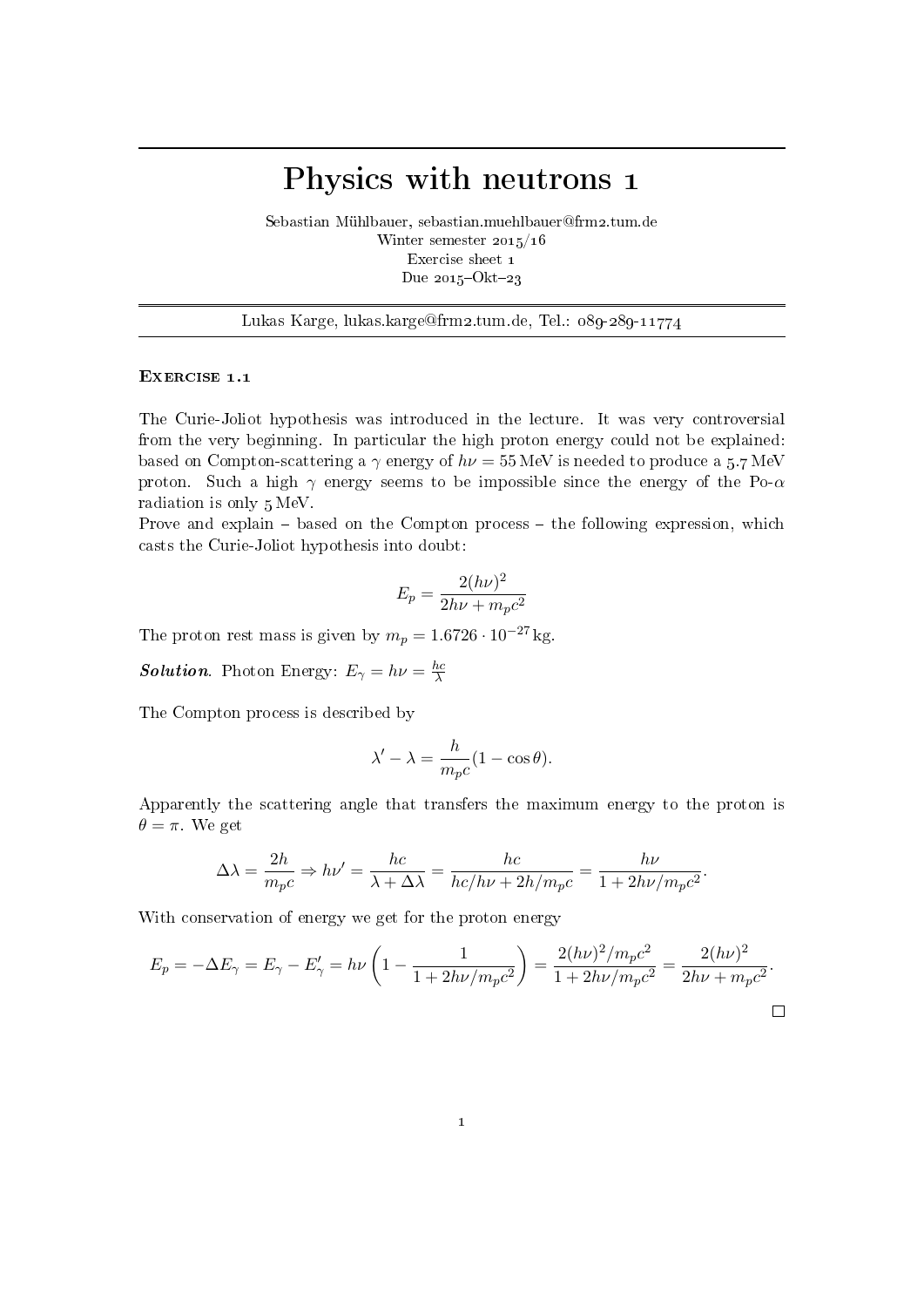#### EXERCISE 1.2

Complement the following table, assuming nonrelativistic matter waves of neutrons and electrons:

|                                                   |                    |      |      | $E$ [eV] $T$ [K] $\lambda$ [Å] $v$ [m/s] | $Q_{\text{max}}$ [Å <sup>-1</sup> ] |
|---------------------------------------------------|--------------------|------|------|------------------------------------------|-------------------------------------|
| Light (Red Laser)<br>X-rays (Cu $K_{\alpha}$ )    |                    |      | 6320 |                                          |                                     |
| Cold neutrons<br>Thermal neutrons<br>Hot neutrons |                    | 2300 | 6    | 2200                                     |                                     |
| Fission neutrons                                  | $2.1 \cdot 10^{6}$ |      |      |                                          |                                     |
| Electrons                                         |                    |      |      | $1.57 \cdot 10^6$                        |                                     |

Fission neutrons are the ones created in the fission. Then the neutrons are converted to other (much lower) energies to be used in scattering experiments.

 $Q<sub>max</sub>$  is the theoretical maximal momentum transfer that can be reached in an scattering experiment, defined by

$$
Q = \frac{4\pi}{\lambda} \sin\left(\frac{2\theta}{2}\right)
$$

where  $2\theta$  is the scattering angle.

Solution. Table:

|                           | $E$ [eV]           | $T$ [K]              | $\lambda$  A | $v \,  \mathrm{m/s} $ | $Q_{\text{max}}$ [A <sup>-1</sup> ] |
|---------------------------|--------------------|----------------------|--------------|-----------------------|-------------------------------------|
| Light (Red Laser)         | 1.96               | 22800                | 6320         | 299792458             | 0.00199                             |
| X-rays (Cu $K_{\alpha}$ ) | 8048               | 93400000             | 1.54         | 299792458             | 8.16                                |
| Cold neutrons             | 0.00227            | 26                   | 6            | 659                   | 2.09                                |
| Thermal neutrons          | 0.0253             | 294                  | 1.80         | 2200                  | 6.98                                |
| Hot neutrons              | 0.1981             | 2300                 | 0.64         | 6156                  | 13.8                                |
| Fission neutrons          | $2.1 \cdot 10^{6}$ | $2.44 \cdot 10^{10}$ | $2.10^{-4}$  | $2.10^{7}$            | $6.3 \cdot 10^{4}$                  |
| Electrons                 | 7.0077             | $8.14 \cdot 10^{4}$  | 4.63         | $1.57 \cdot 10^{6}$   | $1.12 \cdot 10^{9}$                 |

Apparently,  $Q_{\text{max}}$  is reached for  $2\theta = \pi$ .

## EXERCISE 1.3

Draw the dispersion relations E [eV] vs. k  $[\AA^{-1}]$  for light, neutrons and electrons in vacuum, for example with Matlab/Python. Mark the places of all kinds of radiation from Exercise  $1.2$  (except for the fission neutrons).

 $\Box$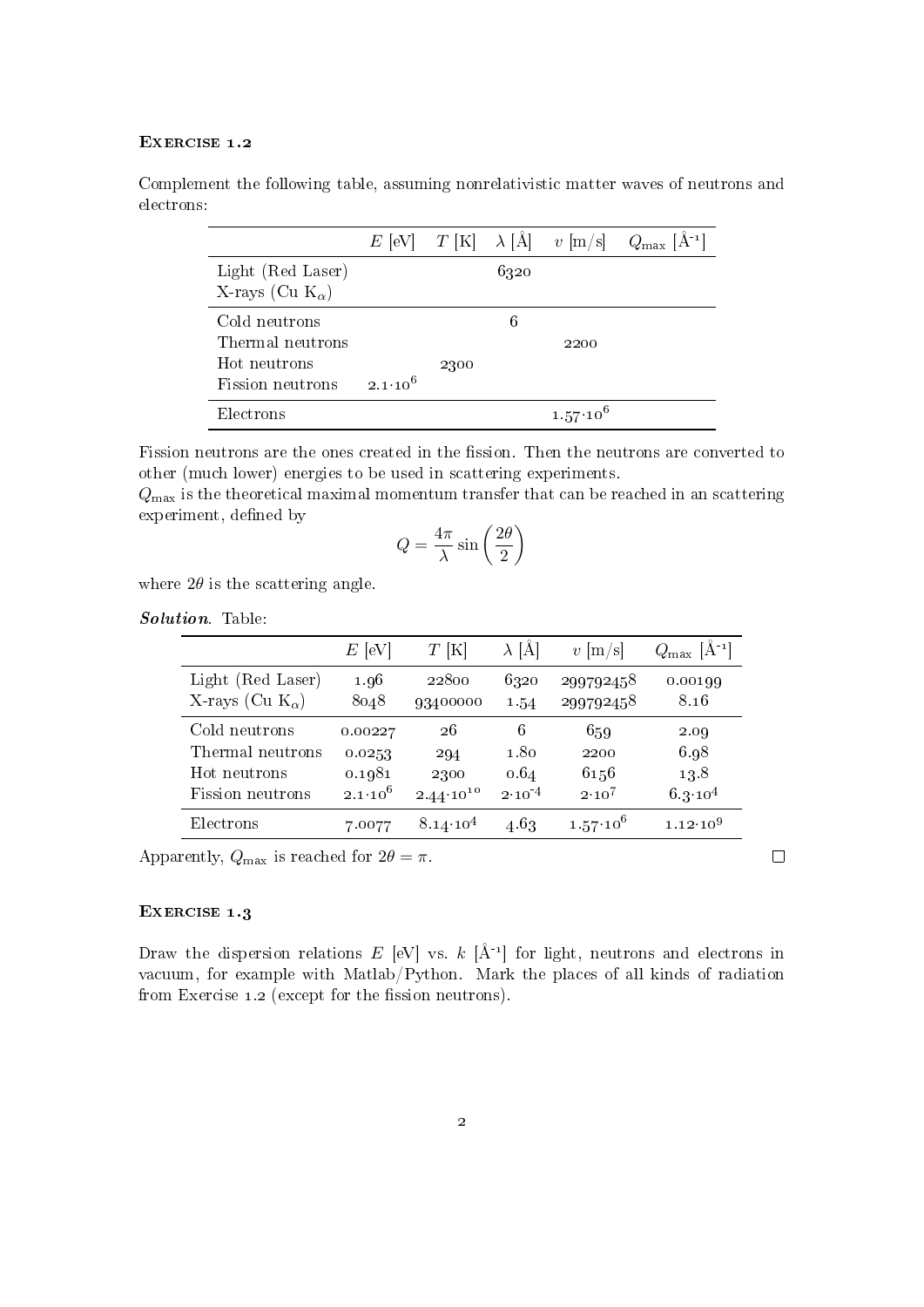Solution. For matter waves the dispersion relation is given by

$$
\hbar\omega=\frac{\hbar^2k^2}{2m}
$$

and for photons

$$
\hbar\omega = \hbar v_{\text{ph}}k,
$$

with  $v_{ph} = c$  in vacuum. Dispersion relations for photons, neutorns and electrons:



#### $\Box$

# EXERCISE 1.4

The δ-function  $\delta(f) = \langle \delta | f \rangle = f(0)$  can be defined as the limit of a function series  $d_l$  with  $\text{ratio}$  $(x)$ .

$$
\delta(f) := \lim_{l \to 0} d_l(f) := \lim_{l \to 0} \langle d_l | f \rangle, \qquad \text{(limit after integer)}
$$

1. Show that the function series

$$
d_l(x) = \begin{cases} 1/l & -l/2 \le x \le l/2\\ 0 & \text{sonst} \end{cases}
$$

can be used to express the  $\delta$ -function.

2. Using this definition of the  $\delta$ -function, calculate its Fourier transform.

Note: The  $\delta$ -function is not a proper function, due to  $(*)$ . In mathematics such an object is called distribution.